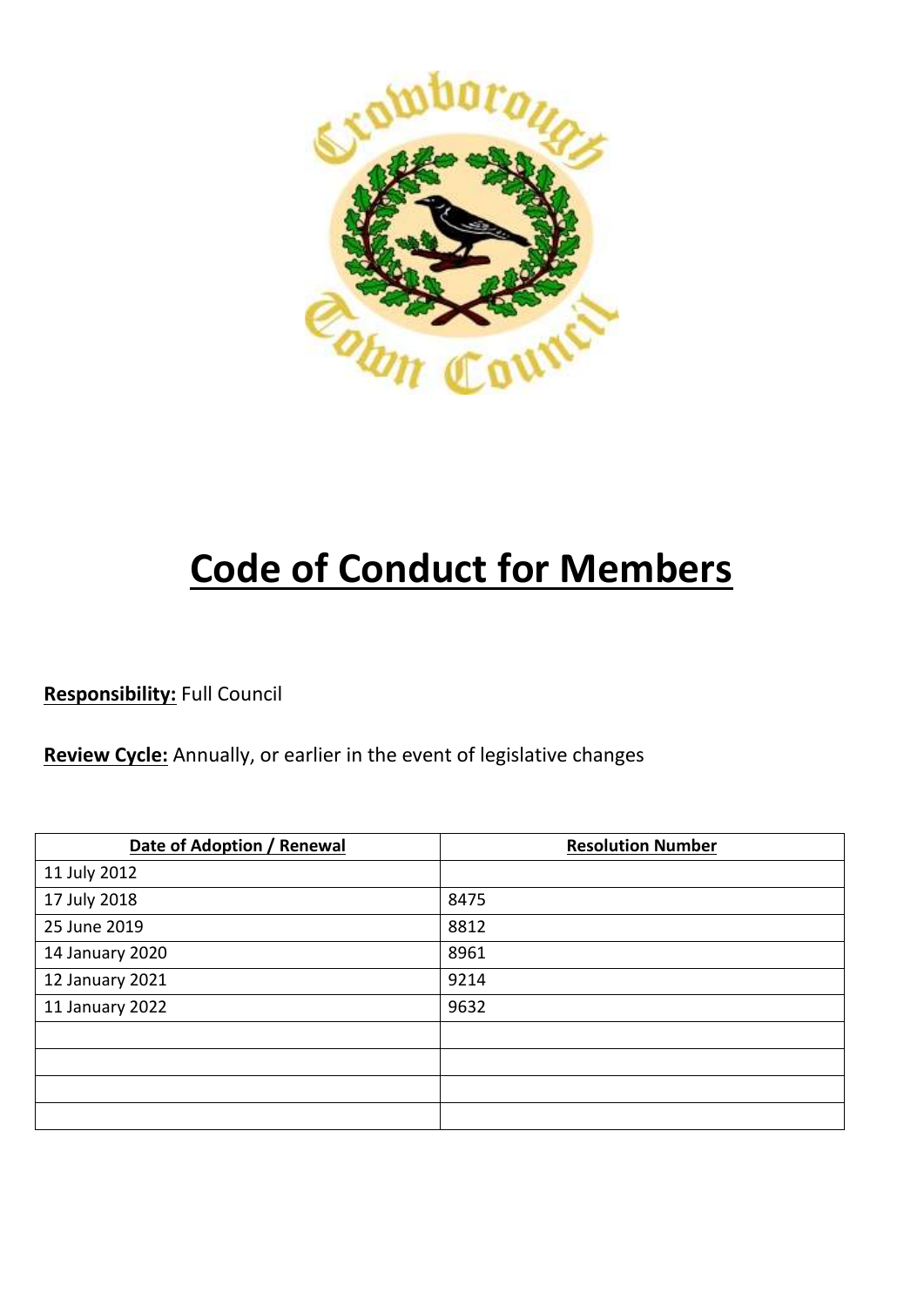#### **CODE OF CONDUCT FOR MEMBERS**

As a member or co-opted member of Crowborough Town Council I have a responsibility to represent the community and work constructively with our staff and partner organisations to secure better social, economic and environmental outcomes for all.

In accordance with the Localism Act provisions, when acting in this capacity I am committed to behaving in a manner that is consistent with the following principles to achieve best value for our residents and maintain public confidence in this authority.

### **The Seven Principles of Public Life**

#### **SELFLESSNESS**

Holders of public office should act solely in terms of the public interest.

#### **INTEGRITY**

Holders of public office must avoid placing themselves under any obligation to people or organisations that might try inappropriately to influence them in their work. They should not act or take decisions in order to gain financial or other material benefits for themselves, their family, or their friends. They must declare and resolve any interests and relationships.

#### **OBJECTIVITY**

Holders of public office must act and take decisions impartially, fairly and on merit, using the best evidence and without discrimination or bias.

#### **ACCOUNTABILITY**

Holders of public office are accountable to the public for their decisions and actions and must submit themselves to the scrutiny necessary to ensure this.

#### **OPENNESS**

Holders of public office should act and take decisions in an open and transparent manner. Information should not be withheld from the public unless there are clear and lawful reasons for so doing.

#### **HONESTY**

Holders of public office should be truthful.

#### **LEADERSHIP**

Holders of public office should exhibit these principles in their own behaviour. They should actively promote and robustly support the principles and be willing to challenge poor behaviour wherever it occurs.

On their election or co-option to Crowborough Town Council, members are required to sign an undertaking to comply with the Authority's Code of Conduct.

This Code of Conduct, adopted by the Authority on 11<sup>th</sup> July 2012 is set out below. It is made under Chapter 7 of the Localism Act 2011 and includes, as standing orders made under Chapter 7 of that Act and Schedule 12 of the Local Government Act 1972, provisions which require members to leave meetings in appropriate circumstances, while matters in which they have a personal interest are being considered.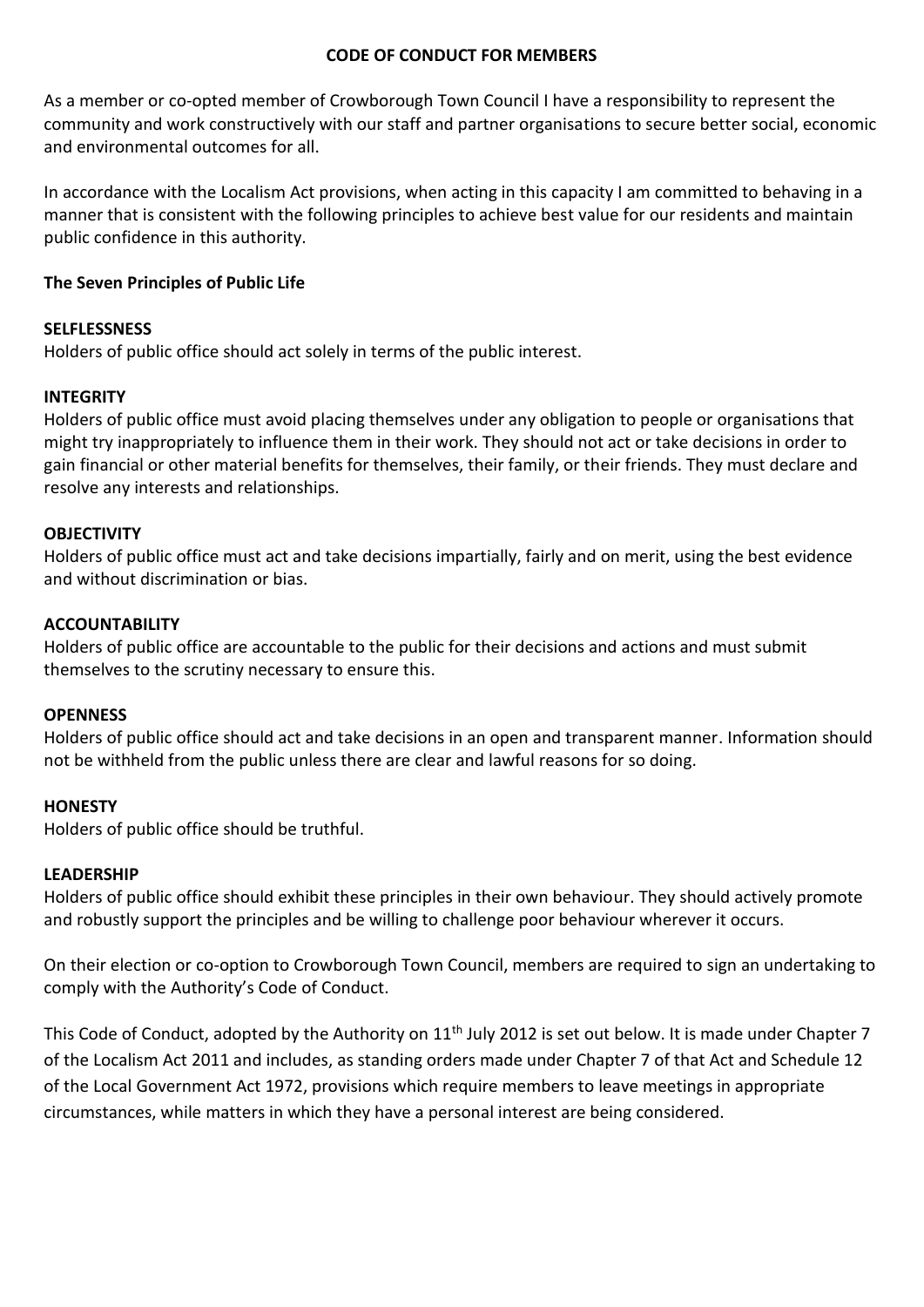### **Part 1 – General provisions**

#### **Introduction and interpretation**

**1.** — (1) This Code applies to **you** as a member of the Authority, when acting in that capacity.

(2) This Code is based upon seven principles fundamental to public service, as set out above. You should have regard to these principles as they will help you to comply with the Code.

(3) If you need guidance on any matter under this Code you should seek it from the Authority's monitoring officer, your Town Clerk, or your own legal adviser – but it is entirely your responsibility to comply with the provisions of this Code.

(4) It is a criminal offence to fail to notify the authority's monitoring officer of a disclosable pecuniary interest, to take part in discussions or votes at meetings, or to take a decision where you have disclosable pecuniary interest, without reasonable excuse. It is also an offence to knowingly or recklessly to provide false or misleading information to the Authority's monitoring officer.

(5) Any written allegation received by Wealden District Council that you have failed to comply with this Code will be dealt with by the Monitoring Officer and District Council's Standards Committee under the arrangements which it has adopted for such purposes. If it is found that you have failed to comply with the Code, the Monitoring Officer and Standards Committee have the right to have regard to this failure in deciding -

- (a) whether to take action in relation to you; and
- (b) what action to take.

(6) Councillors are required to comply with any request regarding the provision of information in relation to a complaint alleging a breach of the Code of Conduct and must comply with any formal standards investigation.

(7) Councillors should not seek to misuse the standards process, for example, by making trivial or malicious allegations against another councillor for the purposes of political gain.

(8) In this Code—

"authority" means Crowborough Town Council

"monitoring officer" for the Authority means the Monitoring Officer who is the Monitoring Officer for Wealden District Council and all Parish and Town Councils in the District Council area.

"Code" means this Code of Conduct

"co-opted member" means a person who is not a member of the authority but who-

(a) is a member of any committee or sub-committee of the Authority, or

(b) is a member of, and represents the Authority on, any joint committee or joint sub-committee of the authority,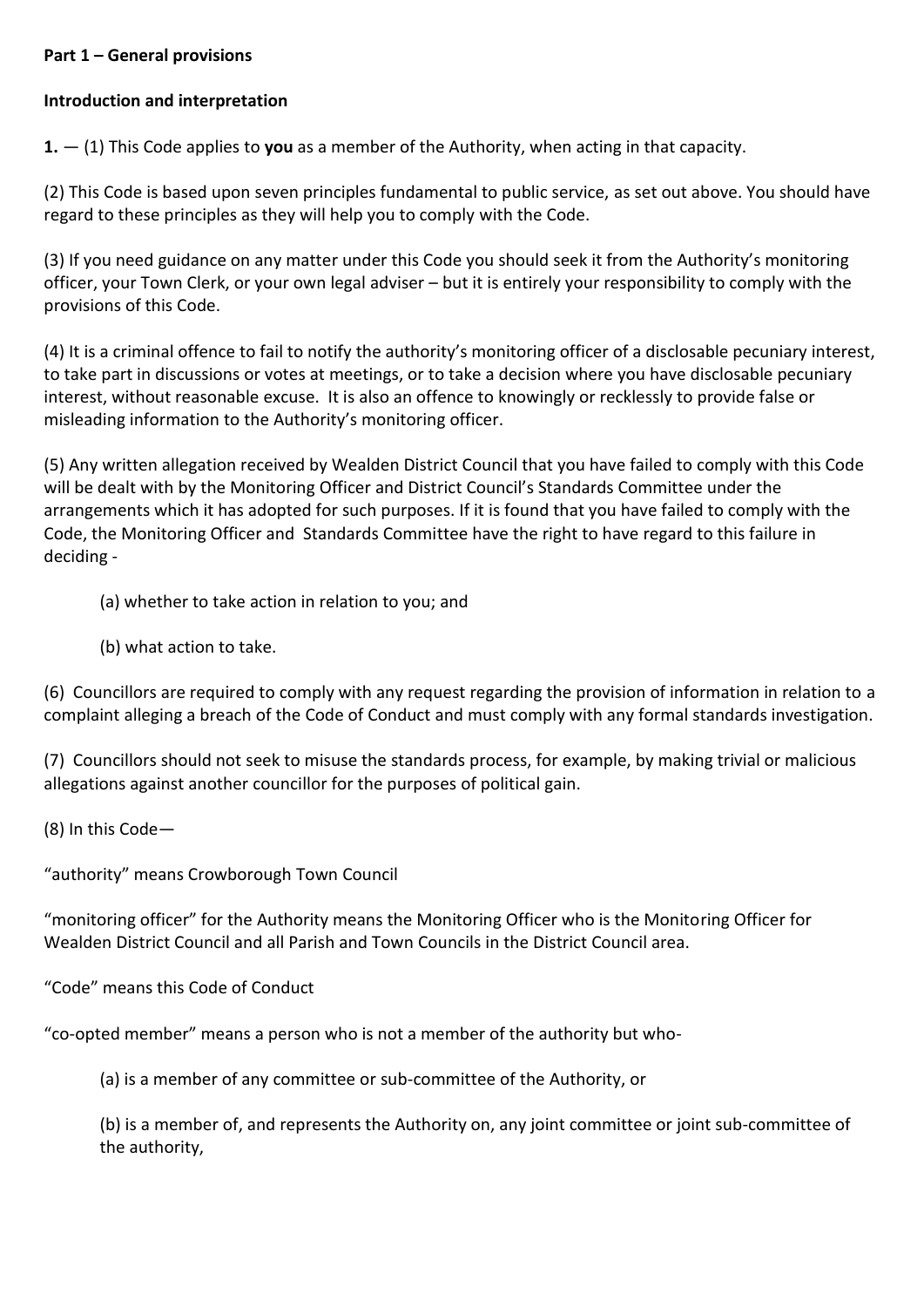and who is entitled to vote on any question that falls to be decided at any meeting of that committee or sub-committee.

"meeting" means any meeting of—

(a) the authority;

(b) any of the Authority's committees, sub-committees, joint committees or joint sub-committees;

"member" includes a co-opted member.

"register of members' interests" means the Authority's register of members' pecuniary and other interests established and maintained by the Authority's monitoring officer under section 29 of the Localism Act 2011.

## **Scope**

**2.** — (1) Subject to sub-paragraphs (2) and (3), you must comply with this Code whenever you—

(a) conduct the business of your authority (which, in this Code, includes the business of the office to which you are elected or appointed); or

(b) act, claim to act or give the impression you are acting as a representative of your authority,

and references to your official capacity are construed accordingly.

- (2) This Code does not have effect in relation to your conduct other than where it is in your official capacity.
- (3) Where you act as a representative of your Authority—

(a) on another relevant authority, you must, when acting for that other authority, comply with that other authority's code of conduct; or

(b) on any other body, you must, when acting for that other body, comply with your authority's code of conduct, except and insofar as it conflicts with any other lawful obligations to which that other body may be subject.

## **General obligations**

**3.** — (1) You must treat others with respect.

(2) You must not—

(a) do anything which may cause your authority to breach any of its the equality duties (in particular as set out in the Equality Act 2010);

(b) bully or harass any person; (Note: Bullying may be characterised as: offensive, intimidating, malicious or insulting behaviour, an abuse or misuse of power through means that undermine, humiliate, denigrate or injure the recipient. Harassment may be characterised as unwanted conduct which has the purpose or effect of violating and individual's dignity or creating an intimidating, hostile, degrading, humiliating or offensive environment for an individual.)

For examples of conduct that constitute bullying or harassment: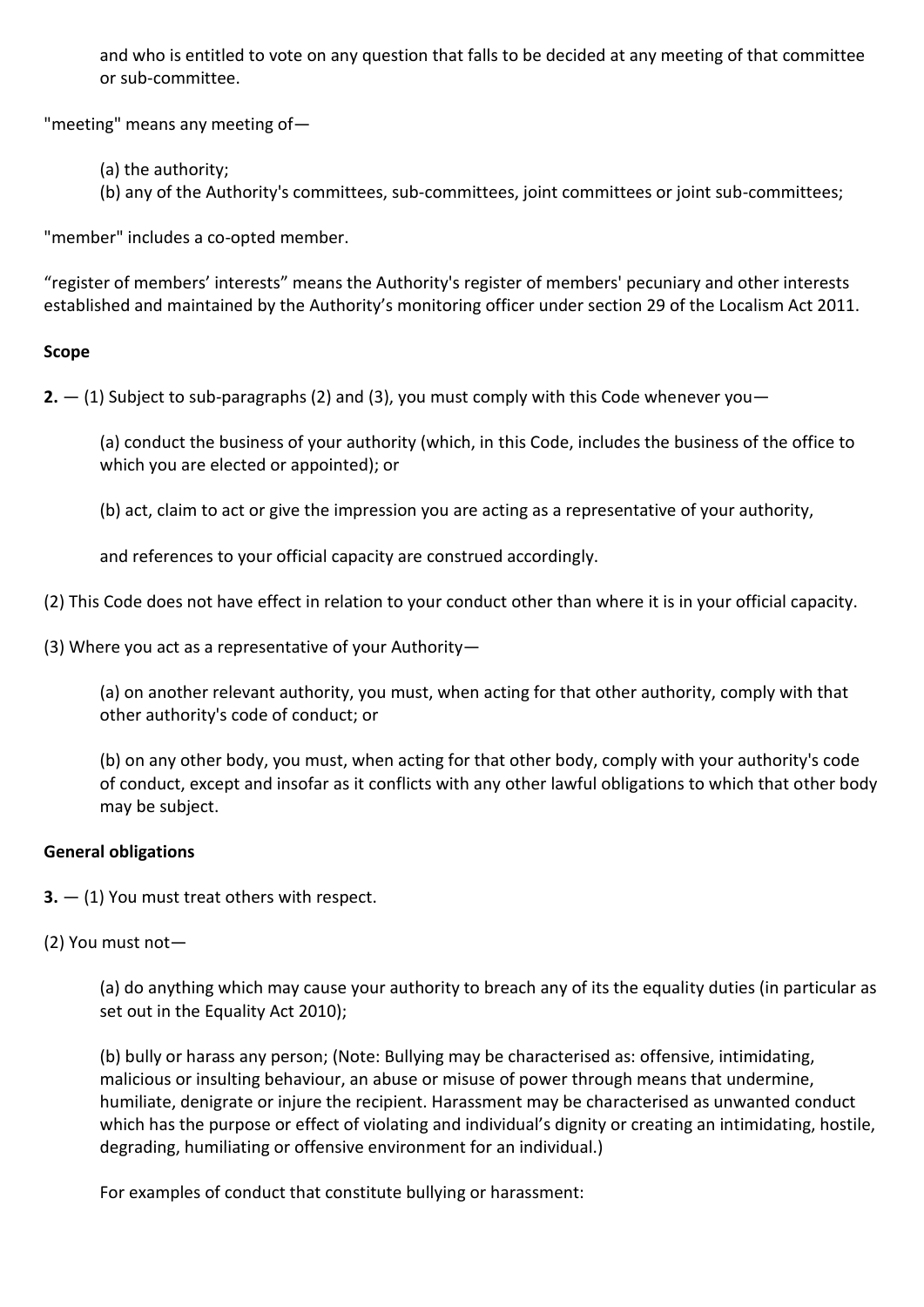(c) Intimidate, or improperly influence, or attempt to intimidate, or improperly influence any person who is likely to be -

(i) a complainant,

(ii) a witness, or

(iii) involved in the administration of any investigation or proceedings, in relation to an allegation that a member (including yourself) has failed to comply with his or her authority's code of conduct; or

(d) do anything which compromises or is likely to compromise the impartiality of those who work for, or on behalf of, your authority.

**4.** You must not—

(a) disclose information given to you in confidence by anyone, or information acquired by you which you believe, or ought reasonably to be aware, is of a confidential nature, except where—

- (i) you have the consent of a person authorised to give it;
- (ii) you are required by law to do so;
- (iii) the disclosure is made to a third party for the purpose of obtaining professional advice provided that the third party agrees not to disclose the information to any other person; or
- (iv) the disclosure is—

(a) reasonable and in the public interest; and

(b) made in good faith and in compliance with the reasonable requirements of the authority;

(b) prevent another person from gaining access to information to which that person is entitled by law.

**5.** You must not conduct yourself in a manner which could reasonably be regarded as bringing your office or authority into disrepute.

**6.** You—

(a) must not use or attempt to use your position as a member improperly to confer on or secure for yourself or any other person, an advantage or disadvantage;

(b) must, when using or authorising the use by others of the resources of your authority—

(i) act in accordance with your authority's reasonable requirements;

(ii) ensure that such resources are not used improperly for political purposes (including party political purposes); and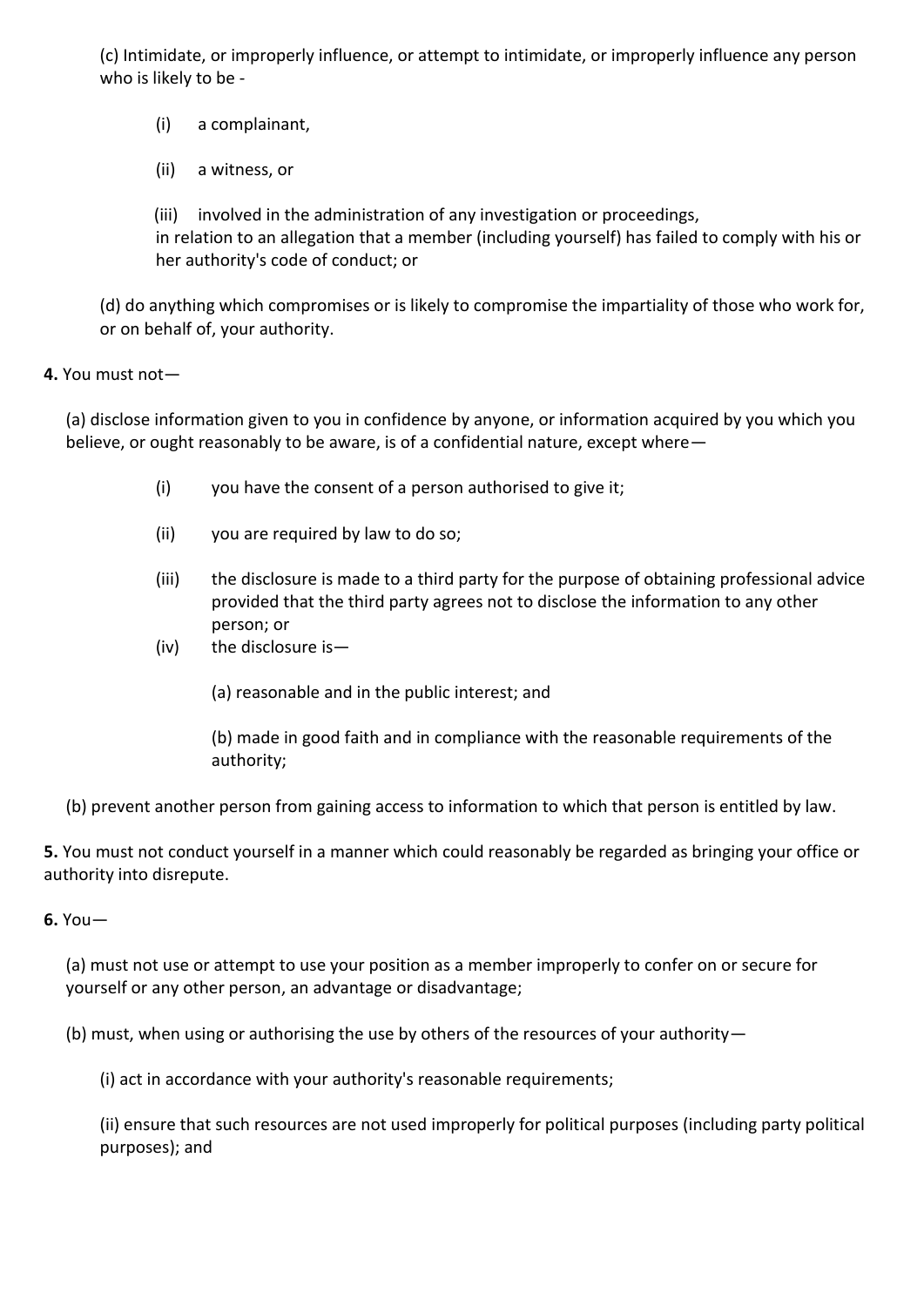(c) must have regard to any applicable Local Authority Code of Publicity made under the Local Government Act 1986.

**7.** — (1) When reaching decisions on any matter you must have regard to any relevant advice provided to you  $bv -$ 

- (a) your authority's chief finance officer; and
- (b) your authority's monitoring officer and parish clerk;

where that officer is acting pursuant to his or her statutory duties.

(2) You must give reasons for all decisions in accordance with any statutory requirements and any reasonable additional requirements imposed by your authority.

## **Part 2 – Interests**

## **Personal interests**

8. – (1) The interests described in paragraphs 8(3) and 8(5) are your personal interests and the interests in paragraph 8(5) are your pecuniary interests which are disclosable pecuniary interests as defined by section 30 of the Localism Act 2011.

(2) If you fail to observe Parts 2 and 3 of the Code in relation to your personal interests-

- (a) the authority may deal with the matter as mentioned in paragraph 1(5) and
- (b) if the failure relates to a disclosable pecuniary interest, you may also become subject to criminal proceedings as mentioned in paragraph 1(4).

(3) You have a personal interest in any business of your authority where either—

(a) it relates to or is likely to affect—

(i) any body of which you are a member or in a position of general control or management and to which you are appointed or nominated by your authority;

(ii) any body—

(a) exercising functions of a public nature;

(b) directed to charitable purposes; or

(c) one of whose principal purposes includes the influence of public opinion or policy (including any political party or trade union),

of which you are a member or in a position of general control or management;

(iii) the interests of any person from whom you have received a gift or hospitality with an estimated value of at least £50; or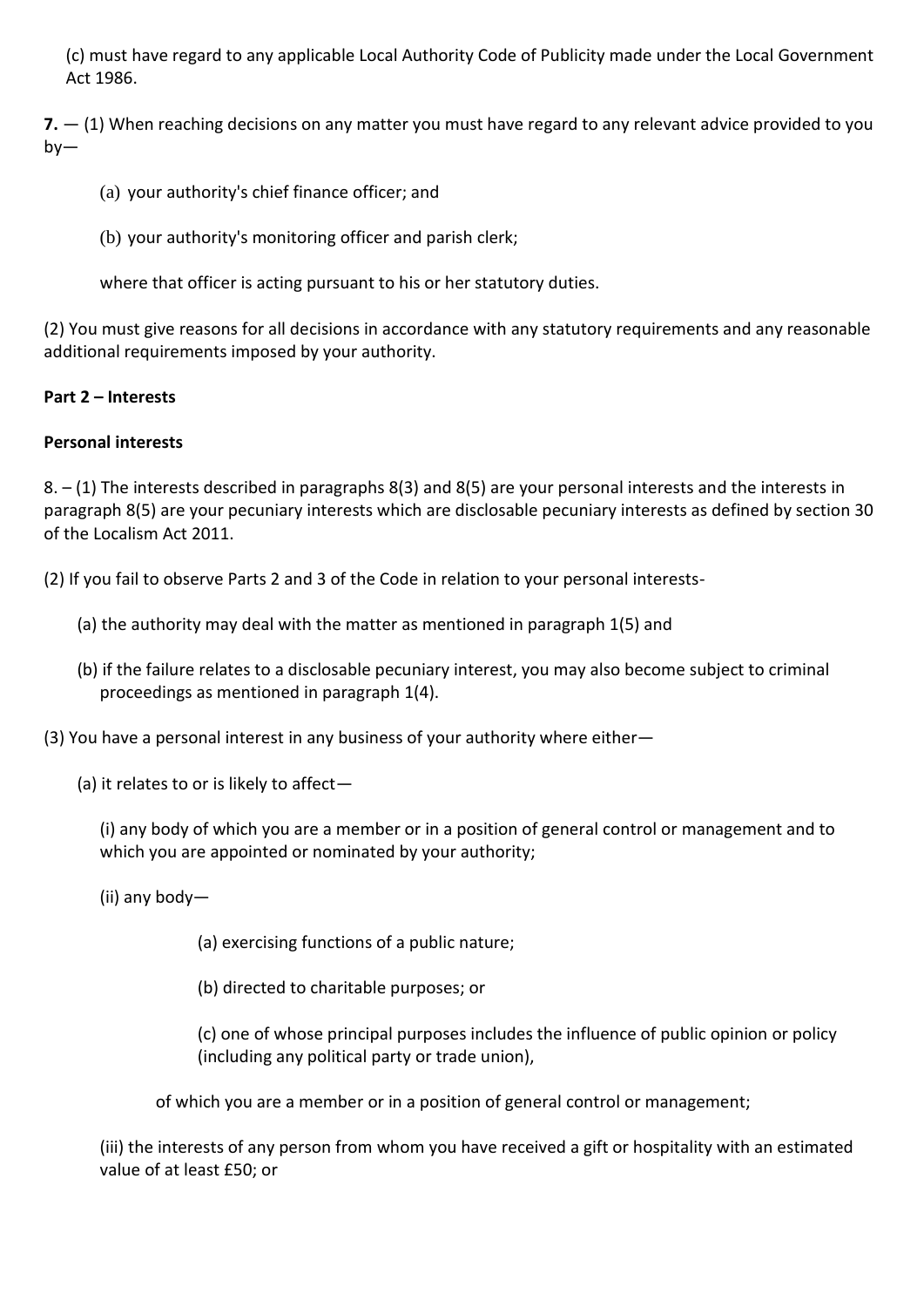- (b) a decision in relation to that business might reasonably be regarded as affecting your well-being or financial position or the well-being or financial position of a relevant person to a greater extent than the majority of (in the case of authorities with electoral divisions or wards) other council tax payers, ratepayers or inhabitants of the electoral division or ward, as the case may be, affected by the decision;
- (4) In sub-paragraph (3)(b), a relevant person is—
	- (a) a member of your family or a close associate; or
	- (b) any person or body who employs or has appointed such persons, any firm in which they are a partner, or any company of which they are directors;
	- (c) any person or body in whom such persons have a beneficial interest in a class of securities exceeding the nominal value of £25,000; or
	- (d) any body of a type described in sub-paragraph (3)(a)(i) or (ii).

(5) Subject to sub-paragraph (6) you have a personal interest which is also a disclosable pecuniary interest as defined by section 30 of the Localism Act 2011 in any business of your authority where (i) you or (ii) your partner (which means spouse or civil partner, a person with who you are living as husband or wife, or a person with whom you are living as if you are civil partners) have any interest within the following descriptions:

| <b>Interest</b>                                         | <b>Description</b>                                                                                                                                                                                                                                                                                                                                                                                                                        |
|---------------------------------------------------------|-------------------------------------------------------------------------------------------------------------------------------------------------------------------------------------------------------------------------------------------------------------------------------------------------------------------------------------------------------------------------------------------------------------------------------------------|
| Employment, office, trade,<br>profession<br>or vacation | Any employment, office, trade, profession or vocation carried on for<br>profit or gain.                                                                                                                                                                                                                                                                                                                                                   |
| Sponsorship                                             | Any payment or provision of any other financial benefit (other than<br>from the relevant authority) made or provided within the relevant<br>period in respect of any expenses incurred by M in carrying out duties<br>as a member, or towards the election expenses of M. This includes<br>any payment or financial benefit from a trade union within the<br>meaning of the Trade Union and Labour Relations (Consolidation) Act<br>1992. |
| Contracts                                               | Any contract which is made between the relevant person (or a body in<br>which the relevant person has a beneficial interest) and the relevant<br>authority-<br>(a) under which goods or services are to be provided or works are to<br>be executed; and<br>(b) which has not been fully discharged.                                                                                                                                       |
| Land                                                    | Any beneficial interest in land which is within the area of the relevant<br>authority.                                                                                                                                                                                                                                                                                                                                                    |
| Licences                                                | Any licence (alone or jointly with others) to occupy land in the area of<br>the relevant authority for a month or longer.                                                                                                                                                                                                                                                                                                                 |
| Corporate tenancies                                     | Any tenancy where (to M's knowledge)-<br>(a) the landlord is the relevant authority; and                                                                                                                                                                                                                                                                                                                                                  |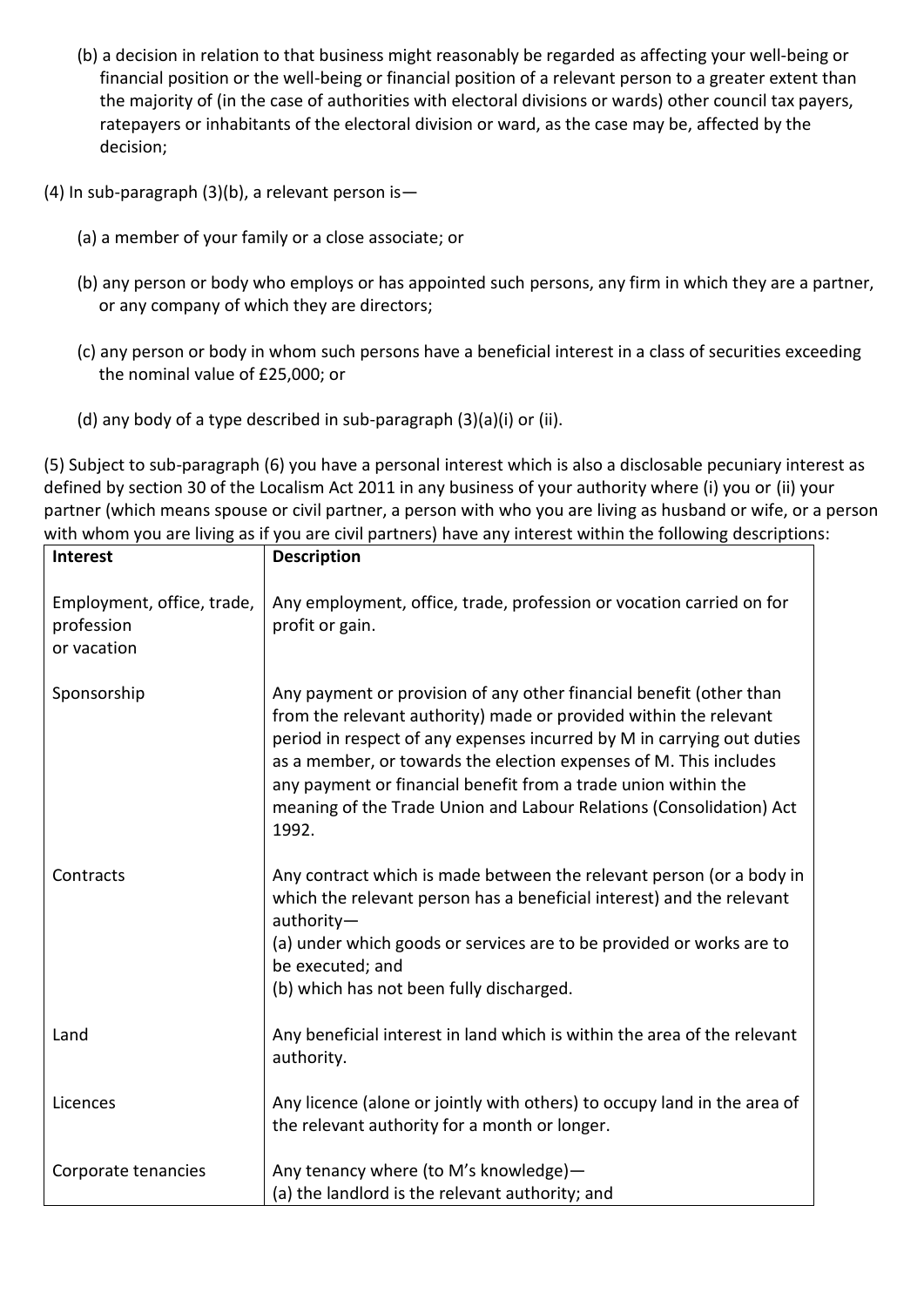|            | (b) the tenant is a body in which the relevant person has a beneficial<br>interest.                                                                                                                                                                                                                                                                                                                              |
|------------|------------------------------------------------------------------------------------------------------------------------------------------------------------------------------------------------------------------------------------------------------------------------------------------------------------------------------------------------------------------------------------------------------------------|
| Securities | Any beneficial interest in securities of a body where-<br>(a) that body (to M's knowledge) has a place of business or land in the<br>area of the relevant authority; and<br>$(b)$ either-<br>(i) the total nominal value of the securities exceeds £25,000 or one<br>hundredth of the total issued share capital of that body; or<br>(ii) if the share capital of that body is of more than one class, the total |
|            | nominal value of the shares of any one class in which the relevant                                                                                                                                                                                                                                                                                                                                               |
|            | person has a beneficial interest exceeds one hundredth of the total                                                                                                                                                                                                                                                                                                                                              |
|            | issued share capital of that class.                                                                                                                                                                                                                                                                                                                                                                              |

(6) In sub-paragraph (5), any interest which your partner may have is only treated as your interest if you are aware that that your partner has the interest.

# **Disclosure of personal interests (See also Part 3)**

**9.** — (1) Subject to sub-paragraphs (2) to (6), where you have a personal interest in any business of your authority and you attend a meeting of your authority at which any matter relating to the business is considered, you must disclose to that meeting the existence and nature of that interest at the commencement of that consideration, or when the interest becomes apparent.

(2) If the personal interest is entered on the authority's register there is no requirement for you to disclose the interest to that meeting, but you should do so if you wish a disclosure to be recorded in the minutes of the meeting.

(3) Sub-paragraph (1) only applies where you are aware or ought reasonably to be aware of the existence of the personal interest.

(4) Where you have a personal interest but, by virtue of paragraph 14, sensitive information relating to it is not registered in your authority's register of members' interests, you must indicate to the meeting that you have a personal interest and, if also applicable, that it is a disclosable pecuniary interest, but need not disclose the sensitive information to the meeting.

# **Prejudicial interest generally**

**10.** —(1) Subject to sub-paragraph (2), where you have a personal interest in any business of your authority you also have a prejudicial interest in that business where either-

(a) the interest is a disclosable pecuniary interest as described in paragraph 8(5), or

(b) the interest is one which a member of the public with knowledge of the relevant facts would reasonably regard as so significant that it is likely to prejudice your judgement of the public interest.

(2) For the purposes of sub-paragraph (1)(b), you do not have a prejudicial interest in any business of the authority where that business—

(a) does not affect your financial position or the financial position of a person or body described in paragraph 8;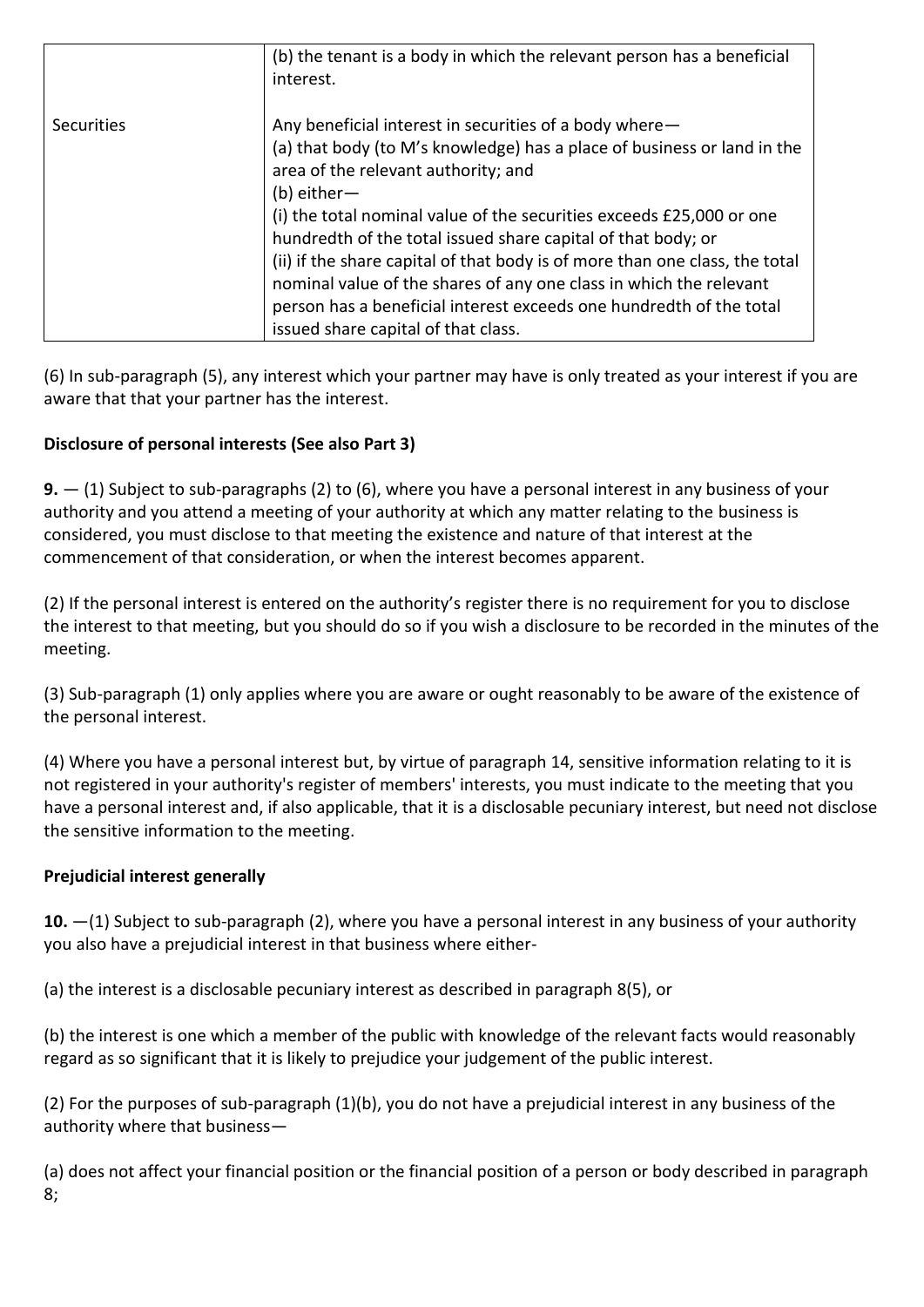(b) does not relate to the determining of any approval, consent, licence, permission or registration in relation to you or any person or body described in paragraph 8; or

(c) relates to the functions of your authority in respect of—

- (i) housing, where you are a tenant of your authority provided that those functions do not relate particularly to your tenancy or lease;
- (ii) school meals or school transport and travelling expenses, where you are a parent or guardian of a child in full time education, or are a parent governor of a school, unless it relates particularly to the school which the child attends;
- (iii) statutory sick pay under Part XI of the Social Security Contributions and Benefits Act 1992, where you are in receipt of, or are entitled to the receipt of, such pay;
- (iv) an allowance, payment or indemnity given to members;
- (v) any ceremonial honour given to members; and
- (vi) setting council tax or a precept under the Local Government Finance Act 1992.

## **Effect of prejudicial interests on participation**

**12.** —(1) Subject to sub-paragraph (2) and (3), where you have a prejudicial interest in any matter in relation to the business of your authority—

(a) you must not participate, or participate further, in any discussion of the matter at any meeting, or participate in any vote, or further vote, taken on the matter at the meeting and must withdraw from the room or chamber where the meeting considering the matter is being held—

- (i) in a case where sub-paragraph (2) applies, immediately after making representations, answering questions or giving evidence;
- (ii) in any other case, whenever it becomes apparent that the matter is being considered at that meeting;

unless you have obtained a dispensation from your authority's monitoring officer or standards committee;

(b) you must not exercise executive functions in relation to that matter; and

(c) you must not seek improperly to influence a decision about that matter.

(2) Where you have a prejudicial interest in any business of your authority which is not a disclosable pecuniary interest as described in paragraph 8(5), you may attend a meeting (including a meeting of the overview and scrutiny committee of your authority or of a sub-committee of such a committee) but only for the purpose of making representations, answering questions or giving evidence relating to the business, provided that the public are also allowed to attend the meeting for the same purpose, whether under a statutory right or otherwise.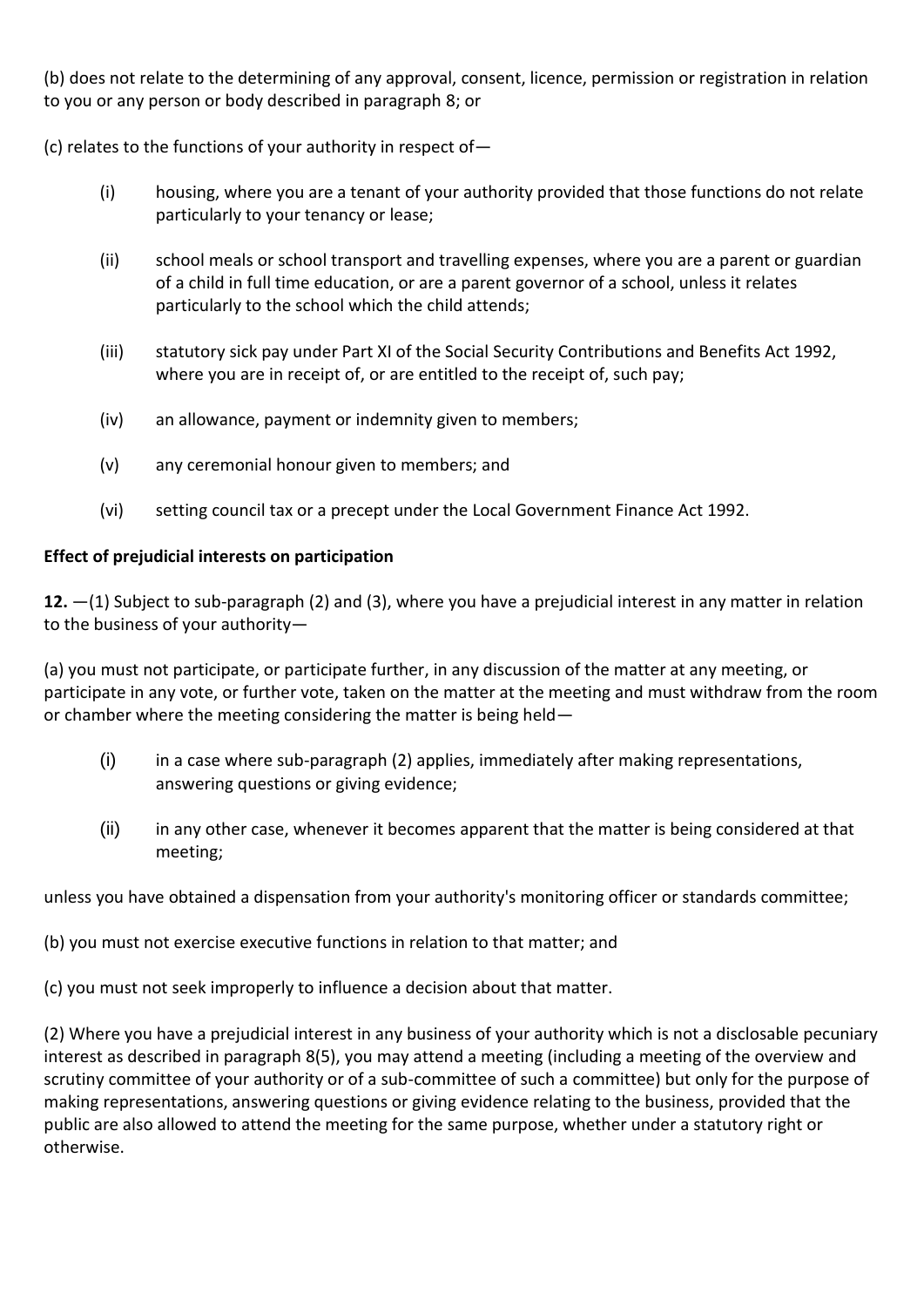(3) Where you have a prejudicial interest which is not a disclosable pecuniary interest as described in paragraph 8(5), arising solely from membership of any body described 8(3)(a)(i) or 8(3)(a)(ii)(a) then you do not have to withdraw from the room or chamber and may make representations to the committee but may not participate in the vote.

# **Part 3 – Registration of Interests**

# **Registration of members' interests**

- **12.** (1) Subject to paragraph 14, you must, within 28 days of—
- (a) this Code being adopted by the authority; or

(b) your election or appointment to office (where that is later), register in the register of members' interests details of-

- (i) your personal interests where they fall within a category mentioned in paragraph 8(3)(a) and
- (ii) your personal interests which are also disclosable pecuniary interests where they fall within a category mentioned in paragraph 8(5)

by providing written notification to your authority's monitoring officer.

(2) Subject to paragraph 14, you must, within 28 days of becoming aware of any new personal interest falling within sub-paragraphs (1)(b)(i) or (1)(b)(ii) or any change to any personal interest registered under subparagraphs (1)(b)(i) or (1)(b)(ii), register details of that new personal interest or change by providing written notification to your authority's monitoring officer.

# **Sensitive information**

**14.** — (1) Where you consider that the information relating to any of your personal interests is sensitive information, and your authority's monitoring officer agrees, the monitoring officer shall not include details of the interest on any copies of the register of members' interests which are made available for inspection or any published version of the register, but may include a statement that you have an interest, the details of which are withheld under this paragraph.

(2) You must, within 28 days of becoming aware of any change of circumstances which means that information excluded under paragraph (1) is no longer sensitive information, notify your authority's monitoring officer asking that the information be included in the register of members' interests.

(3) In this Code, "sensitive information" means information, the details of which, if disclosed, could lead to you or a person connected with you being subject to violence or intimidation.

# **Dispensations**

**15.** - (1) The District Council standards committee, the Authority's monitoring officer or Parish Clerk may, on a written request made by a member, grant a dispensation relieving the member from either or both of the restrictions in paragraph 12(1)(a) (restrictions on participating in discussions and in voting), in cases described in the dispensation.